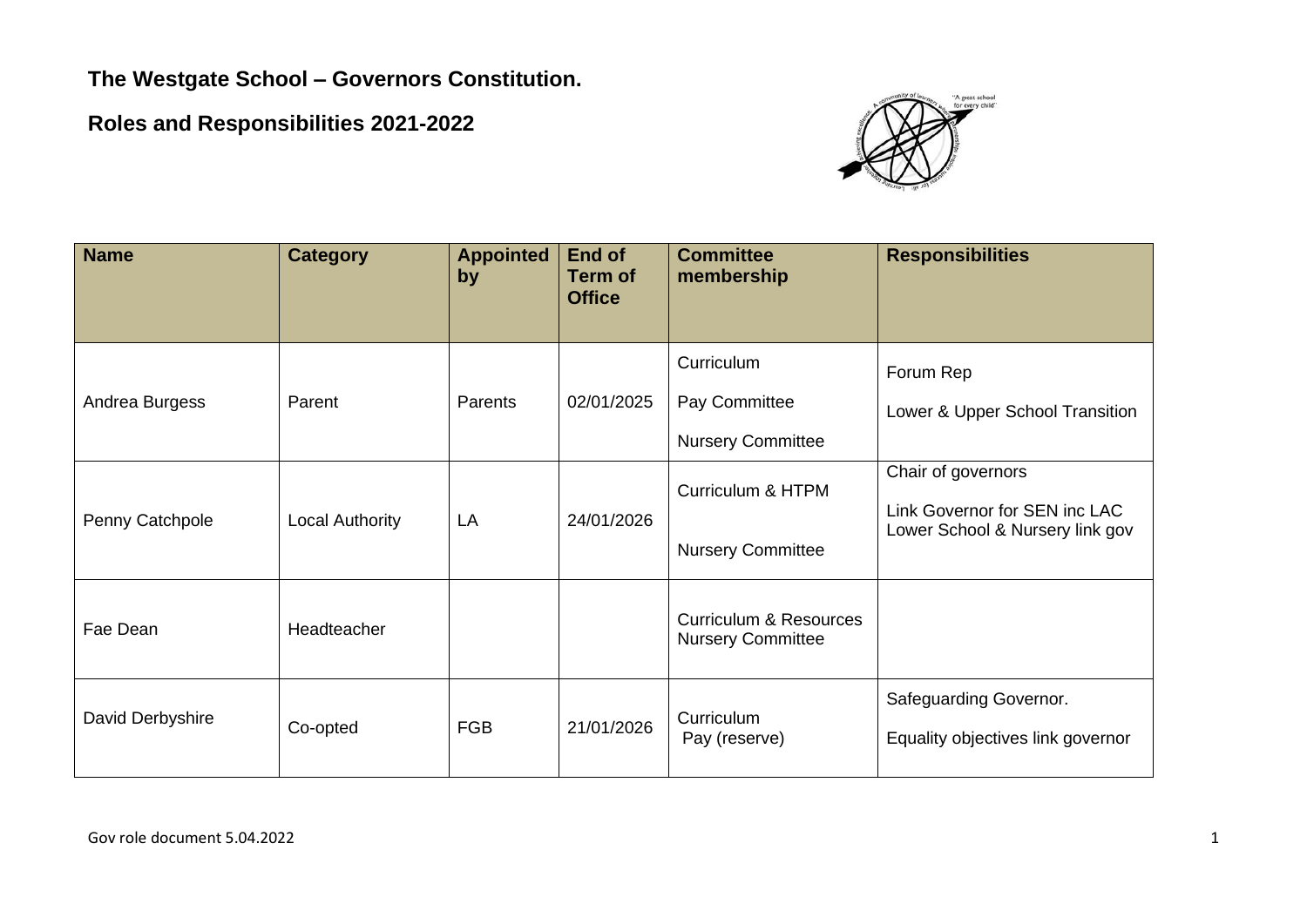| Andy Harrington |              |              |            |                  |                                                                                        |
|-----------------|--------------|--------------|------------|------------------|----------------------------------------------------------------------------------------|
|                 | Parent       | Parents      | 02/01/2025 | Resources & Pay  | KDFC & IT projects                                                                     |
| Paul Key        | Co-opted     | <b>FGB</b>   | 03/12/2022 | Curriculum       | Vice Chair of Curriculum<br>Development & training gov<br>(DTG).<br>Arts/Drama/PE link |
| Zach Kinnaird   | <b>Staff</b> | <b>Staff</b> | 20/10/2023 | <b>Resources</b> | Link for primary phase                                                                 |
| Ruth Luzmore    | Co-opted     | <b>FGB</b>   | 25/11/2025 | Curriculum       | Deputy safeguarding governor                                                           |
| Dan Murphy      | Parent       | Parents      | 21/02/2024 | Curriculum & Pay | Computing/IT/GDPR                                                                      |
| Mo Pay          | Co-opted     | <b>FGB</b>   | 02/01/2025 | <b>Resources</b> | Health and Safety /<br><b>GDPR</b>                                                     |
| Rosie Langford  | Parent       | Parents      | 15/02/2026 | Curriculum       | Wellbeing governor                                                                     |